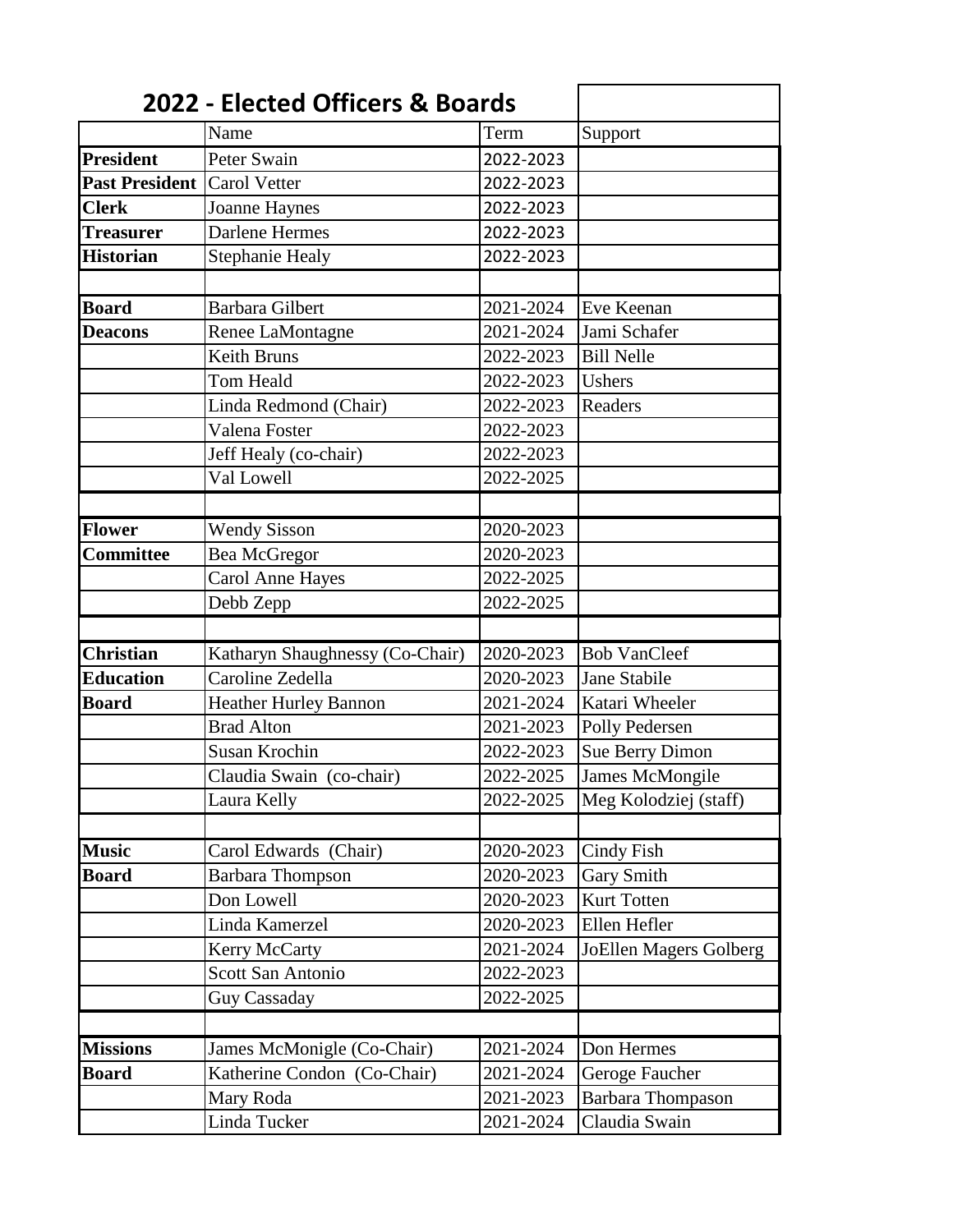|                    | Tom Sherman                   | 2022-2023 | Jami Schafer            |
|--------------------|-------------------------------|-----------|-------------------------|
|                    | <b>Suzanne Faucher</b>        | 2022-2025 | Patti Gross             |
|                    | <b>Wally Young</b>            | 2022-2025 | Caroline Zedella        |
|                    |                               |           |                         |
| <b>Stewardship</b> | John Golberg                  | 2020-2023 | <b>Bryon Fish</b>       |
| <b>Board</b>       | <b>Tom Mather</b>             | 2021-2023 | Joanne Haynes           |
|                    | Mark Zedella                  | 2021-2024 | <b>Barry Gross</b>      |
|                    | Tom Kolodziej                 | 2022-2023 | Sylvia Blanda           |
|                    | Jim Blackerby                 | 2022-2025 |                         |
|                    | Sue Dimon (Chair)             | 2022-2025 |                         |
|                    | Vacancy                       | 2022-2025 |                         |
|                    |                               |           |                         |
| Hospitality        | Herk Herchenroether           | 2022-2024 | Tacy & Bob Hackey       |
| <b>Board</b>       | Roberta Norman                | 2022-2025 | Karen Richer            |
|                    | Sue Blackerby                 | 2022-2024 | Linda Jeans             |
|                    | <b>Shirly Anderson</b>        | 2022-2025 | <b>Steve Stabile</b>    |
|                    | Janet Goodhart (Chair)        | 2022-2025 | <b>Darlene Hermes</b>   |
|                    | Cheryl Beckman                | 2022-2025 | <b>Barbara Thompson</b> |
|                    | Debb Zepp                     | 2022-2025 | <b>Cindy Fish</b>       |
|                    |                               |           | Jane Corbishly          |
|                    |                               |           | Tom Kolodziej           |
|                    |                               |           | <b>Betsy Nelson</b>     |
|                    |                               |           |                         |
| <b>Property</b>    | <b>Barry Gross</b>            | 2020-2023 | Jackie Kanis            |
| <b>Management</b>  | Greg Blasdell (Co-chair)      | 2020-2023 | <b>Tim Redmond</b>      |
| <b>Board</b>       | Dave Parkinson                | 2021-2024 | Kevin Redmond           |
|                    | Lee Jeans                     | 2021-2024 | Patrick McCarty         |
|                    |                               |           |                         |
|                    | Joe Fink                      | 2022-2023 | Tom Kolodziej           |
|                    | <b>Chuck Cummisky</b>         | 2022-2025 | John Golberg            |
|                    | <b>Michael Garr</b>           | 2022-2025 | <b>Stuart Beazley</b>   |
|                    | Michael Gross (Co-Chair)      | 2022-2025 | <b>Earl Clarke</b>      |
|                    |                               |           | Ed Holt                 |
|                    |                               |           | <b>Byron Fish</b>       |
|                    |                               |           |                         |
| <b>Church</b>      | Patti Gross (Chair, Co-chair) | 2020-2023 | <b>Steve Stabile</b>    |
| Family             | Kathy Bamford                 | 2020-2023 | Diane Donilon           |
| Life               | <b>Caroline Curtis</b>        | 2021-2024 | Sue Blackerby           |
| <b>Board</b>       | Gabby Klensch                 | 2022-2023 | Meg Kolodziej           |
|                    | Jane Stabile                  | 2022-2025 | <b>Barbara Guilbert</b> |
|                    | <b>Emily Cummisky</b>         | 2022-2025 | Laurie McCoy            |
|                    | Mary Mason                    | 2022-2025 | Ed Holt<br>Val Lowell   |